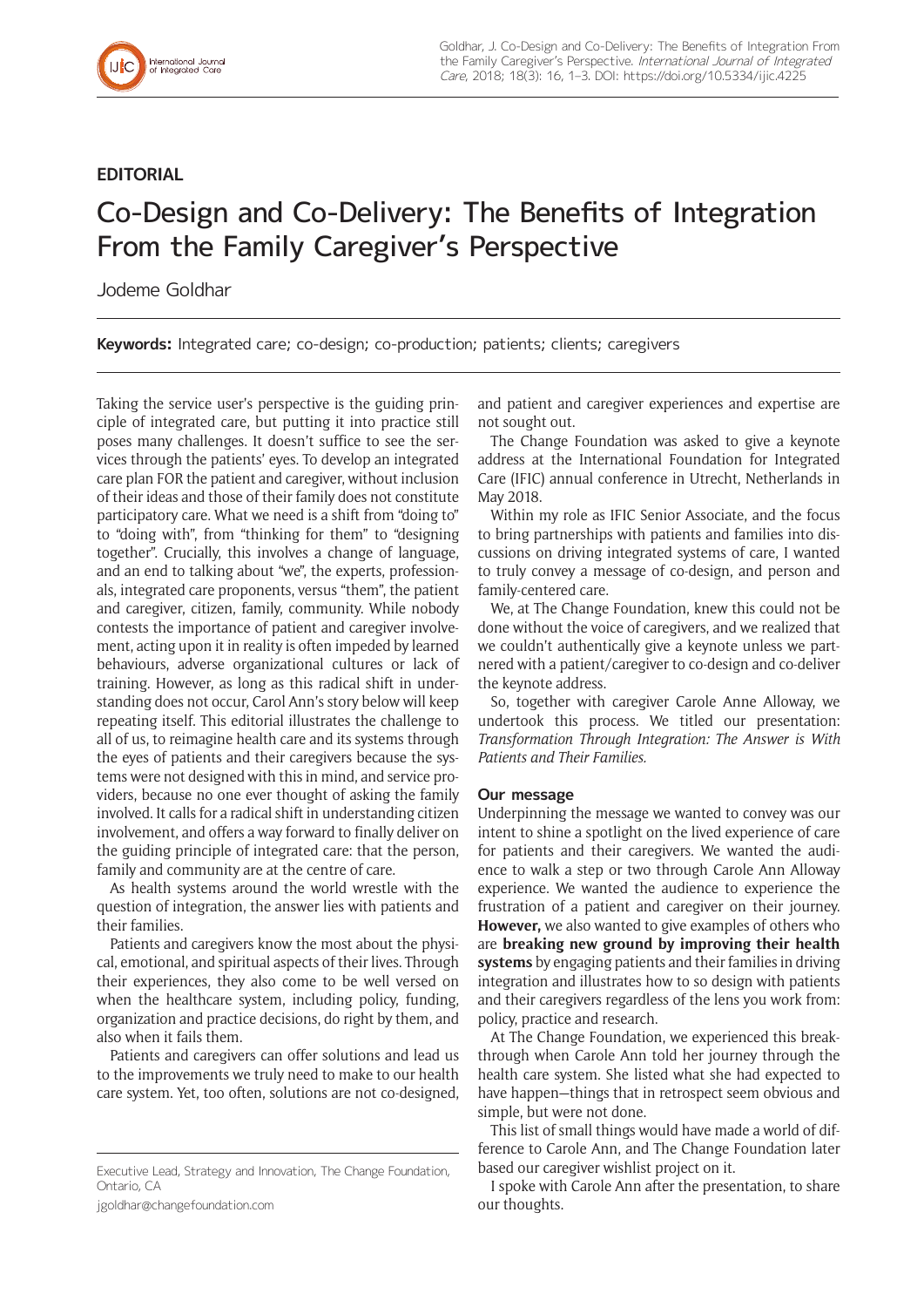**Jodeme:** Carole Ann, what was your reaction when you were asked to co-present at the IFIC conference?

**Carole Ann:** It was overwhelming at first because there are so many things I wanted to say, but to get the most value for the audience, I realized we had to choose a key focus. With The Change Foundation's knowledge, background and guidance, we started brainstorming the key messages and the approach to convey them to the audience in the best way.

What was your perspective on how to approach preparing the keynote, Jodeme?

**Jodeme:** Many health systems around the world see health system integration as an opportunity for transformation and improvement, but the perspectives on how to go about this transformation vary. We believe that patients and caregivers need to be partners every step of the way, regardless of the lens. Our goal for this presentation was to be provocative and inspire people to know that patients and caregivers are the experts on the physical, emotional and spiritual aspects of their lives, and it is important for healthcare professionals, researchers, and policy makers to recognize the value and to develop relationships with patients and families.

With my expertise on integration and global views on system change–in addition having an understanding of the potential audience and how best to communicate the key messages—we created a story line. Within this we thought about how best to build and think about our presentation from a system, research, policy and practice lens. Together, we drafted the presentation until we both felt satisfied with the result.

How did you feel about the process and the product, Carole Ann?

**Carole Ann:** I felt heard and valued for my lived experience. With your help my message got across in a way the

audience understood. I didn't want to just tell my story, I wanted people to leave with a sense of purpose to reflect on their own work habits, cultures and see how they can respond to what was possible by including their own patients and caregivers in the decision-making process and as a member of the team.

Jodeme, what do you feel the audience heard?

**Jodeme:** You didn't just tell your story, you also re-told your story as if your husband's care had been integrated and the team was focused on what was most important to you and your husband—the problems that could have been avoided, health care dollars saved, outcomes that could have been improved, as well as the experience for you, your husband, and the health care providers themselves.

You wanted the audience to leave knowing that this isn't hard to do, the answer is simple and everyone can make a difference tomorrow regardless of where they work in their health care systems. Partnering with patients and their families is important if you are a researcher, funder, policy maker, healthcare organization and healthcare provider. And I truly think the audience heard that.

For us, it was important to be clear on what co-design is not so we can be clear on what it is. Often the clarity is not named and then people believe they are meaningfully co d-designing when in fact, people are sharing information as an example.

- It is not having a patient or a caregiver tell their story without it leading to change
- It is not bringing solutions to patients and families for their feedback
- It is not setting up a patient and family advisory committee for the sake of having it
- It is not professionalizing patients and families